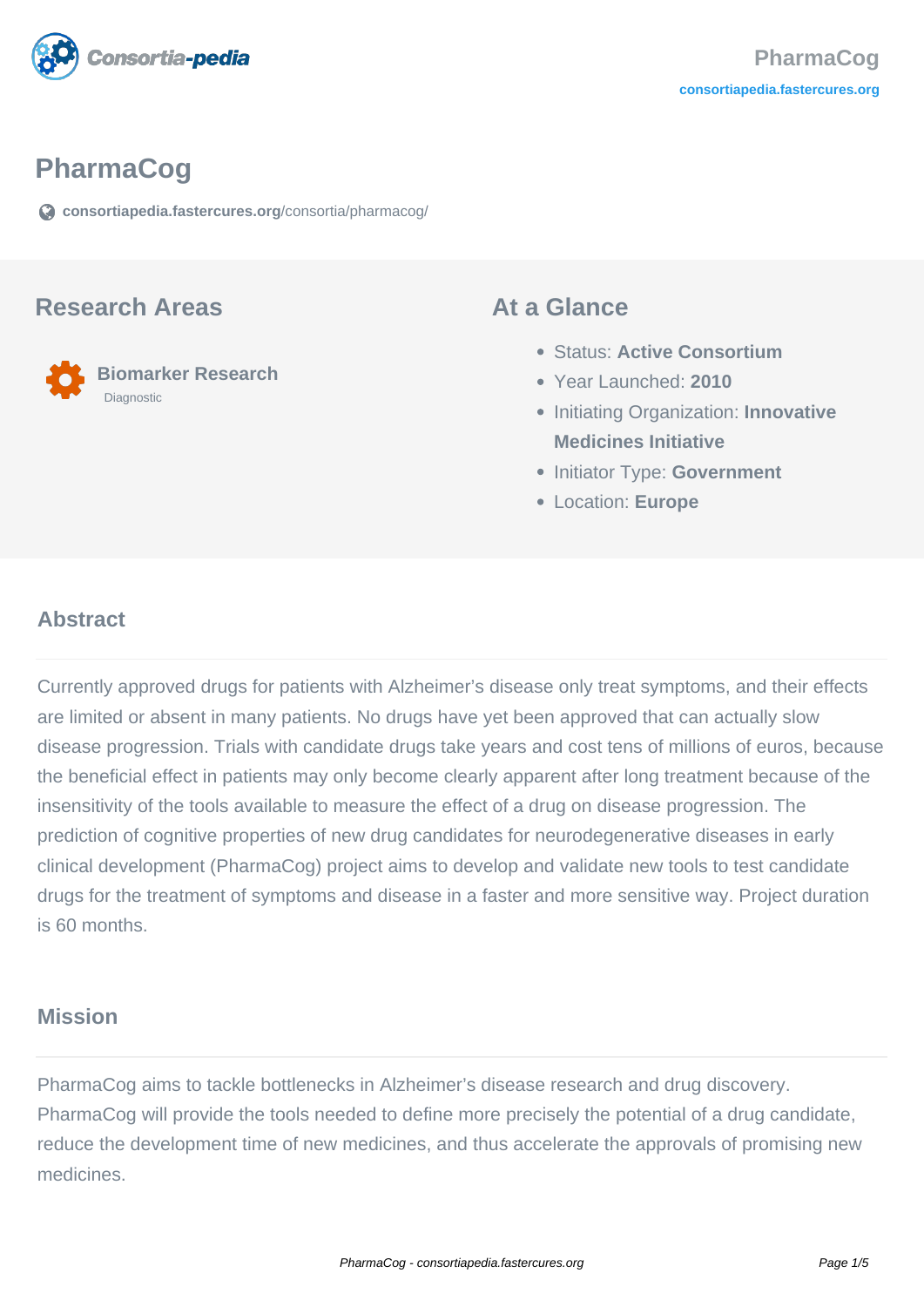

# **Consortium History**

January 2010: Project started March 2012: PharmaCog presented key findings at the European Parliament July 2013: PharmaCog completed patient recruitment for clinical trial of biomarker matrix

# **Structure & Governance**

The project coordinator is the intermediary between the Innovative Medicine Initiative Joint Undertaking (IMI-JU) and PharmaCog in all scientific and industry-related concerns. The Managing Entity is the second intermediary between the IMI-JU and PharmaCog and is concerned with contractual and funding-related matters concerning the participating academic institutions and small to medium sized enterprises. Each Work Package has a leader and a co-leader from an academic institution or industry. They are jointly responsible for the milestones and deliverables of their WPs and for engaging and communicating with all the partners in the project.

 Academic Coordinator Régis Bordet University of Lille (France)

 Project Coordinator Jill Richardson GSK (United Kingdom)

# **Financing**

This project is funded by the Innovative Medicines Initiative, a public-private partnership between the European Union (EU) and the European Federation of Pharmaceutical Industries and Associations (EFPIA), resources of which are composed of financial contribution from the EU Seventh Framework Programme and EFPIA companies' in kind contribution. Large pharmaceutical companies participating in IMI projects do not receive IMI funding. IMI contributed €9.7 million, EFPIA contributed €10.1 million in kind, and other sources contributed €7.9 million, for a total cost of €27.7 million.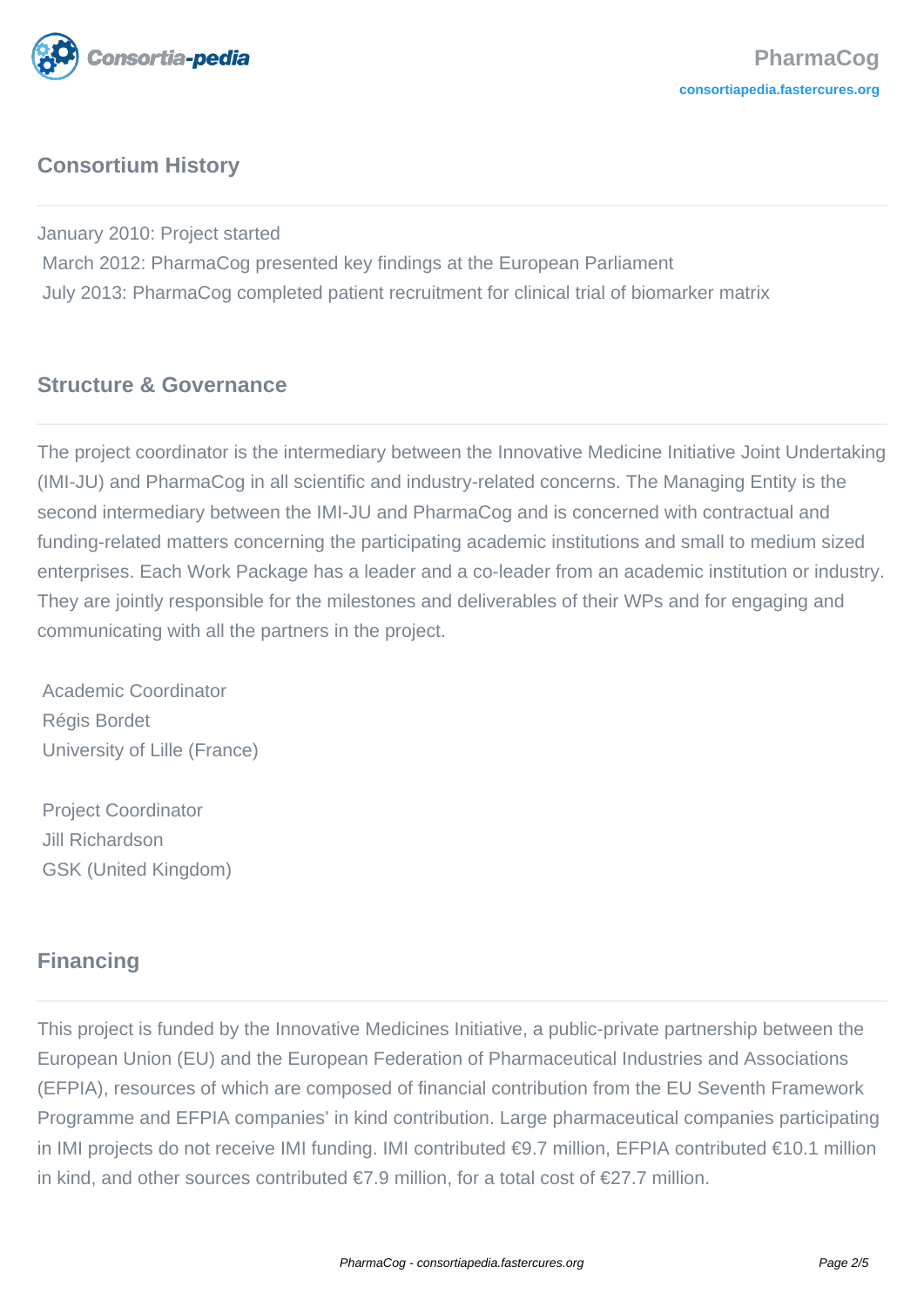

# **Intellectual Property**

The IMI intellectual property (IP) policy governs the IP regime of all projects funded by the IMI Joint Undertaking. To assist with specific IP queries, IMI has set up a dedicated IP Helpdesk, which can be contacted by emailing IMI-IP-Helpdesk@imi.europa.eu. The IMI IP policy can be accessed at http://www.imi.europa.eu/sites/default/files/uploads/documents/imi-ipr-policy01august2007\_en.pdf

#### **Patent Engagement**

Patient representation from Alzheimer Europe is included as a partner in the PharmaCog project.

#### **Data Sharing**

According to IMI's IP policy, the participants undertake to disseminate the data as soon as reasonably practicable but not later than one year after the termination or expiry of the project. The project agreement shall include a description of the material, which must be disseminated in accordance with the IP policy and referenced in the grant agreement. If the participants do not disseminate within such time periods without good reason, then the Executive Office has the right to disseminate such results in a manner consistent with the grant agreement.

# **Impact/Accomplishment**

PharmaCog aims to impact and benefit patients by:

# **Links/Social Media Feed**

Other website <http://www.alzheimer-europe.org/Research/PharmaCog> Other website <http://www.imi.europa.eu/content/pharma-cog>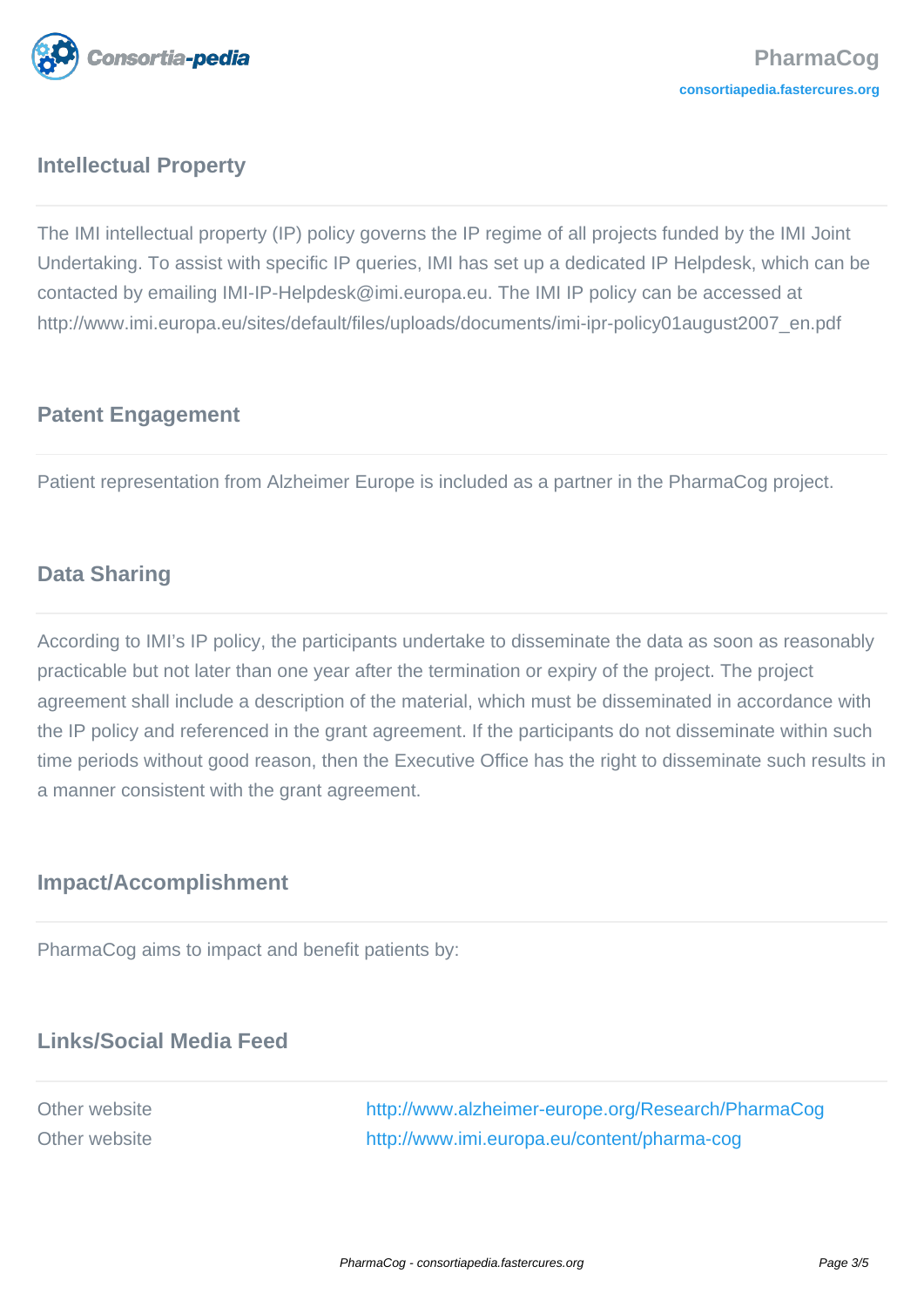

# **Sponsors & Partners**

Jill C. Richardson RD ChIna UK Group GlaxoSmithKline Research Centre phone: +44 (0) 1438 766700 email: [jill.c.richardson@gsk.com](mailto:jill.c.richardson@gsk.com)

 Celine Damon CIC-UPCET - Hopital de la Timone Université de la Méditerranée – Aix-Marseille II phone: + 33 4 91 38 46 46 email[: celine.damon@univ-amu.fr](mailto:celine.damon@univ-amu.fr)

 Scientific Coordinator Regis Bordet email[:bordet@univ-lille2.fr](mailto:bordet@univ-lille2.fr)

Alzheimer Europe AstraZeneca AB Boehringer Ingelheim International GmbH Centre National de Ia Recherche Scientifique EISAI Ltd. Eli Lilly and Company Ltd. Exonhit Therapeutics SA F. Hoffmann-La Roche AG GlaxoSmithKline Research and Development Ltd. Greek Association of Alzheimer's Disease and Related Disorders H. Lundbeck A/S Innovative Concepts in Drug Development (ICDD-sas) Institut De Recherches Servier Institut d'Invesligacions Biomediques August Pi-Sunyer